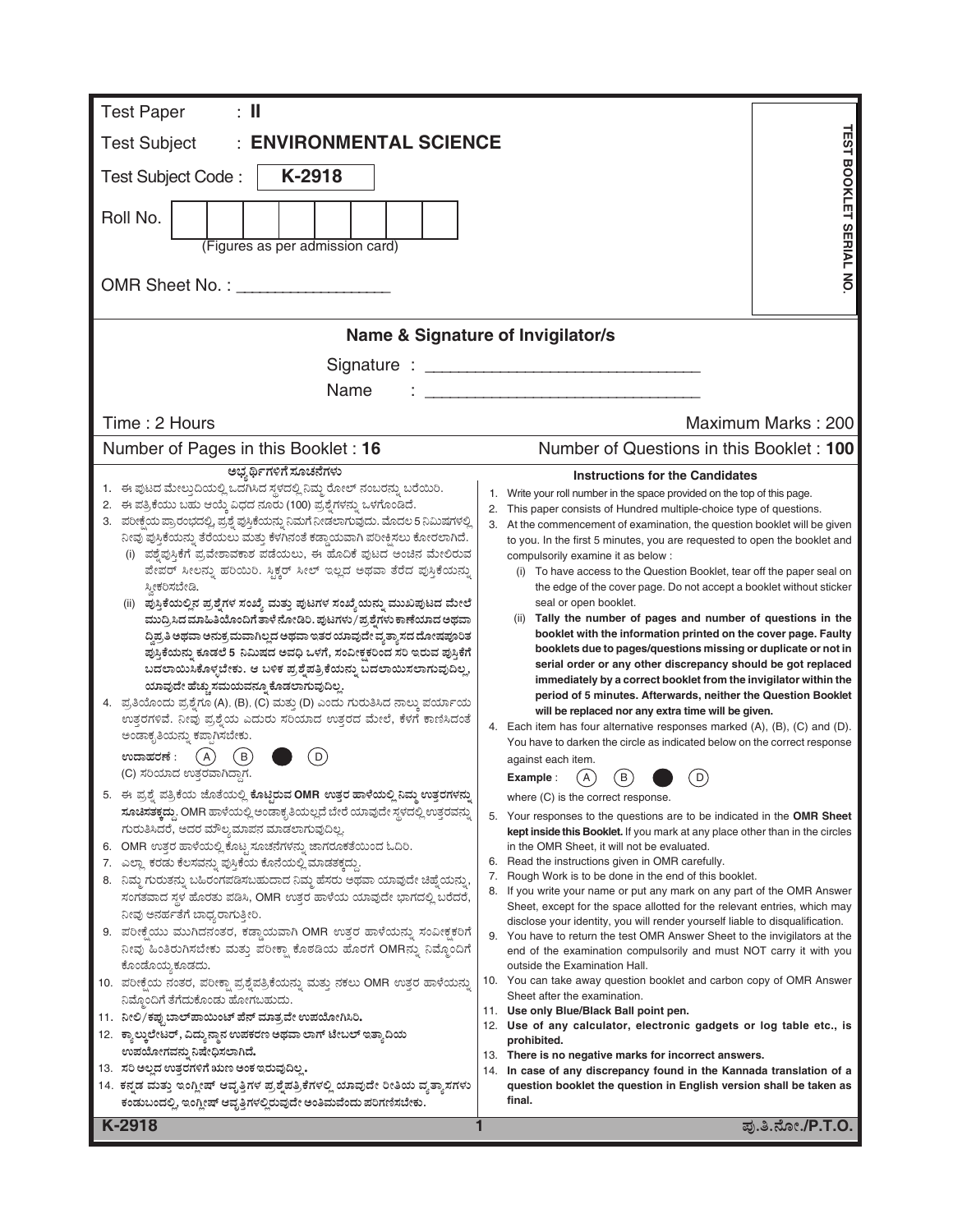### **Environmental Science**

### **Paper – II**

**Note** : This paper contains **hundred (100)** objective type questions. **Each** question carries **two (2)** marks. **All** questions are **compulsory**.

- **1.** On an average, salinity of sea water (ppt) is
	- (A) 6 (B) 3.6
	- (C) 36 (D) 360
- **2. Assertion (A) :** NO<sub>2</sub> plays a significant role in the formation of photochemical smog.

 **Reason (R) :** It is well known that in presence of sunlight  $NO<sub>2</sub>$  react with hydrocarbons to produce photochemical pollutants.

- (A) Both (A) and (R) are true and (R) is the correct explanation of (A)
- (B) Both (A) and (R) are true and (R) is not the correct explanation of (A)
- (C) (A) is true but (R) is false
- (D) (A) is false but (R) is true
- **3.** Match the List I and List II.

| List – I<br>$List - II$<br>a. CFC's<br>i. Bhopal gas tragedy<br>b. CO <sub>2</sub><br>ii. Global warming<br>c. BOD<br>iii. Ozone depletion<br>d. MIC<br>iv. Water pollution |     |        |      |     |    |  |  |  |
|-----------------------------------------------------------------------------------------------------------------------------------------------------------------------------|-----|--------|------|-----|----|--|--|--|
| ldentify the correct codes :                                                                                                                                                |     |        |      |     |    |  |  |  |
|                                                                                                                                                                             |     | a      | b    | C   | d  |  |  |  |
|                                                                                                                                                                             | (A) | j.     | - ii | iii | iv |  |  |  |
|                                                                                                                                                                             | (B) | ii.    | iii  | iv  | j  |  |  |  |
|                                                                                                                                                                             | (C) | iii ii |      | iv  | i  |  |  |  |
|                                                                                                                                                                             | (D) | iv     | iii  | ii  | i  |  |  |  |
| 4. Which of the following radiations<br>continuously act $14N$ to produce 13.<br>Isotope in the atmosphere?<br>(A) x-rays<br>$(B)$ $\gamma$ -rays                           |     |        |      |     |    |  |  |  |

(C) uv-rays (D) cosmic-rays

- **5.** Based on the annual rainfall data, choose the correct sequence of localities in the descending order.
	- (A) Mawsynram Cherrapunji Agumbe – Nerimangalam
	- (B) Cherrapunji Agumbe Nerimangalam – Mawsynram
	- (C) Agumbe cherrapunji Nerimangalam – Mawsynram
	- (D) Nerimangalam Mawsynram –Agumbe – Cherrapunji
- **6.** Second law of thermodynamics states
	- (A) that energy may not be transformed
	- (B) that energy may be transformed but in limited quantity
	- (C) that with each successive energy transfer or transformation in a system less energy is available to do work
	- (D) that energy may be transformed but total amount does not change
- **7.** Following reactions take place during anerobic digestion of organics.
	- 1. Acid fermentation
	- 2. Acid regression
	- 3. Methane production
	- 4. Alkaline fermentation

The correct sequence of these reaction is

(A) 2, 4, 1, 3 (B) 2, 4, 3, 1 (C) 1, 4, 2, 3 (D) 1, 2, 4, 3

**Paper II 2 K-2918**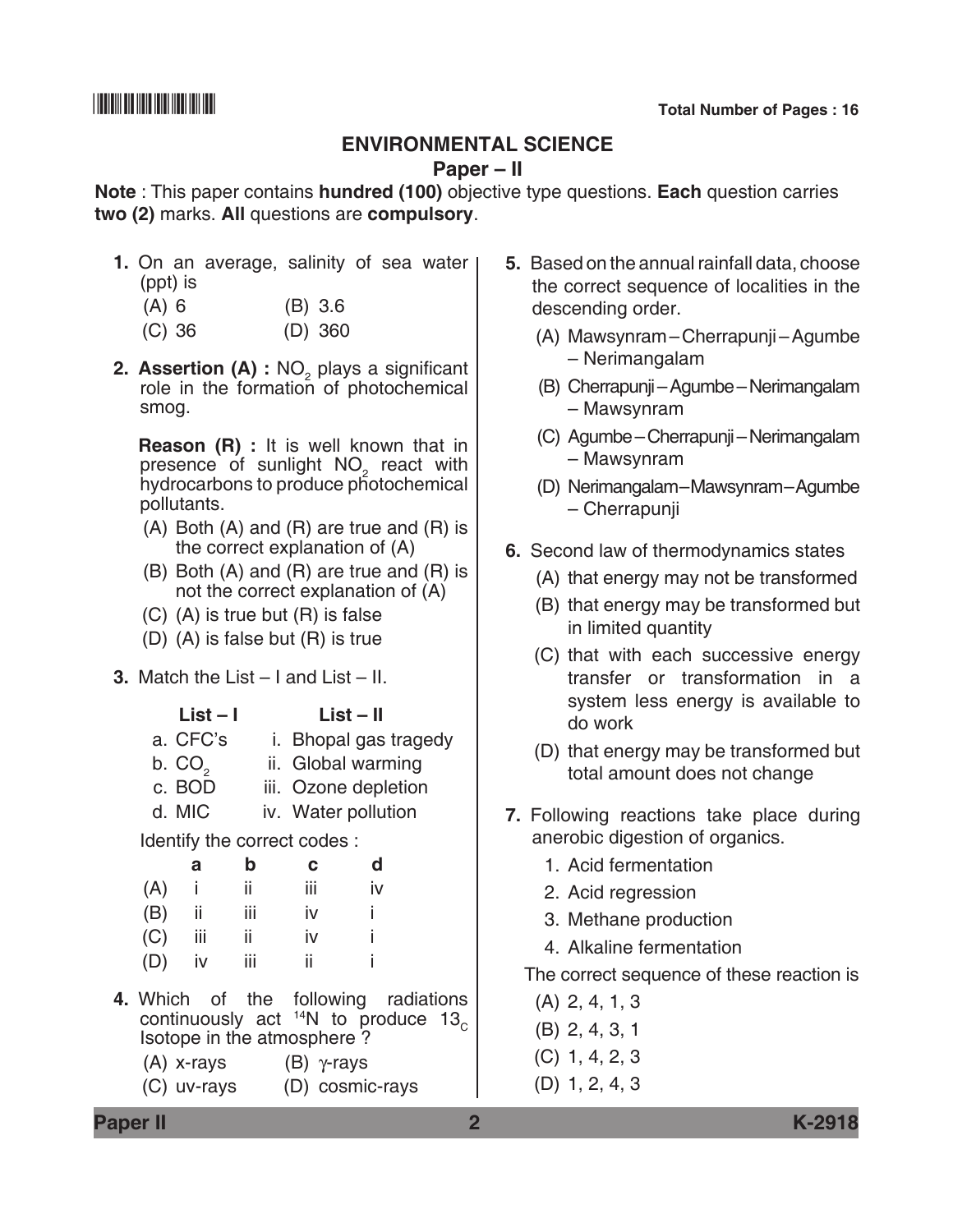- **8.** The wind direction is
	- (A) The direction to which the wind is blowing
	- (B) The direction from which the wind is blowing
	- (C) Always directly from high toward low pressure
	- (D) Always directly from low toward high pressure
- **9.** Match the following List I and List II and choose correct answer from the codes given below :

| List – I                                  | $List - II$          |                          |  |
|-------------------------------------------|----------------------|--------------------------|--|
| (Type of soil)                            |                      | (Description)            |  |
| a. Red soils                              | 1. Low content of    |                          |  |
|                                           | concretionary        |                          |  |
|                                           | material             |                          |  |
| b. Laterite soils 2. Compared essentially |                      |                          |  |
|                                           |                      | of a mixture of hydrated |  |
|                                           |                      | oxides of aluminium      |  |
|                                           | and Iron             |                          |  |
| c. Arid soils                             | 3. Found entirely in |                          |  |
|                                           |                      | the areas West of        |  |
|                                           | Aravalli range       |                          |  |
| d. Forest soils 4. Humas predominates     |                      |                          |  |
| Codes:                                    |                      |                          |  |
| b<br>a                                    | С                    | d                        |  |
| (A)<br>1<br>2                             | 3                    | 4                        |  |
| 1<br>(B)<br>3                             | 4                    | 2                        |  |
| $\mathbf{1}$<br>3<br>(C)                  | 2                    | $\overline{4}$           |  |
| 3<br>4<br>(D)                             | 1                    | 2                        |  |

- **10.** The particle size of sand, silt and clay are
	- (A) 0.02 to 2.00 mm, 0.002 to 0.02 mm and less than 0.002 mm respectively
	- (B) 0.04 to 20 mm, 0.04 to 0.4 mm and less than 0.04 mm respectively
	- (C) 0.002 to 0.02 mm, 0.02 mm to 2.5 mm and less than 0.02 mm respectively
	- (D) 0.08 to 8.00 mm, 0.008 to 0.08 mm and less than 0.008 mm respectively
- **11.** Who coined the term "A Green Chemistry"?
	- (A) Trust
	- (B) Paul T. Anastras
	- (C) John C. warmer
	- (D) Berzelius
- **12.** The earth's atmosphere is divided into layers based on the vertical profile of
	- (A) Air density
	- (B) Air pressure
	- (C) Air temperature
	- (D) Ozone density
- **13.** The pyramid of energy in any ecosystem is
	- (A) Always inverted
	- (B) Always upright
	- (C) May be upright or inverted
	- (D) May not be upright or inverted
- **14.** The potential difference (∆E) is related to the free energy of the cell reaction by the equation
	- (A)  $\Delta G = -nF\Delta E$
	- (B) ∆G = ∆E T∆S
	- (C) ∆G = ∆H T∆E
	- (D) ∆E = ∆G T∆S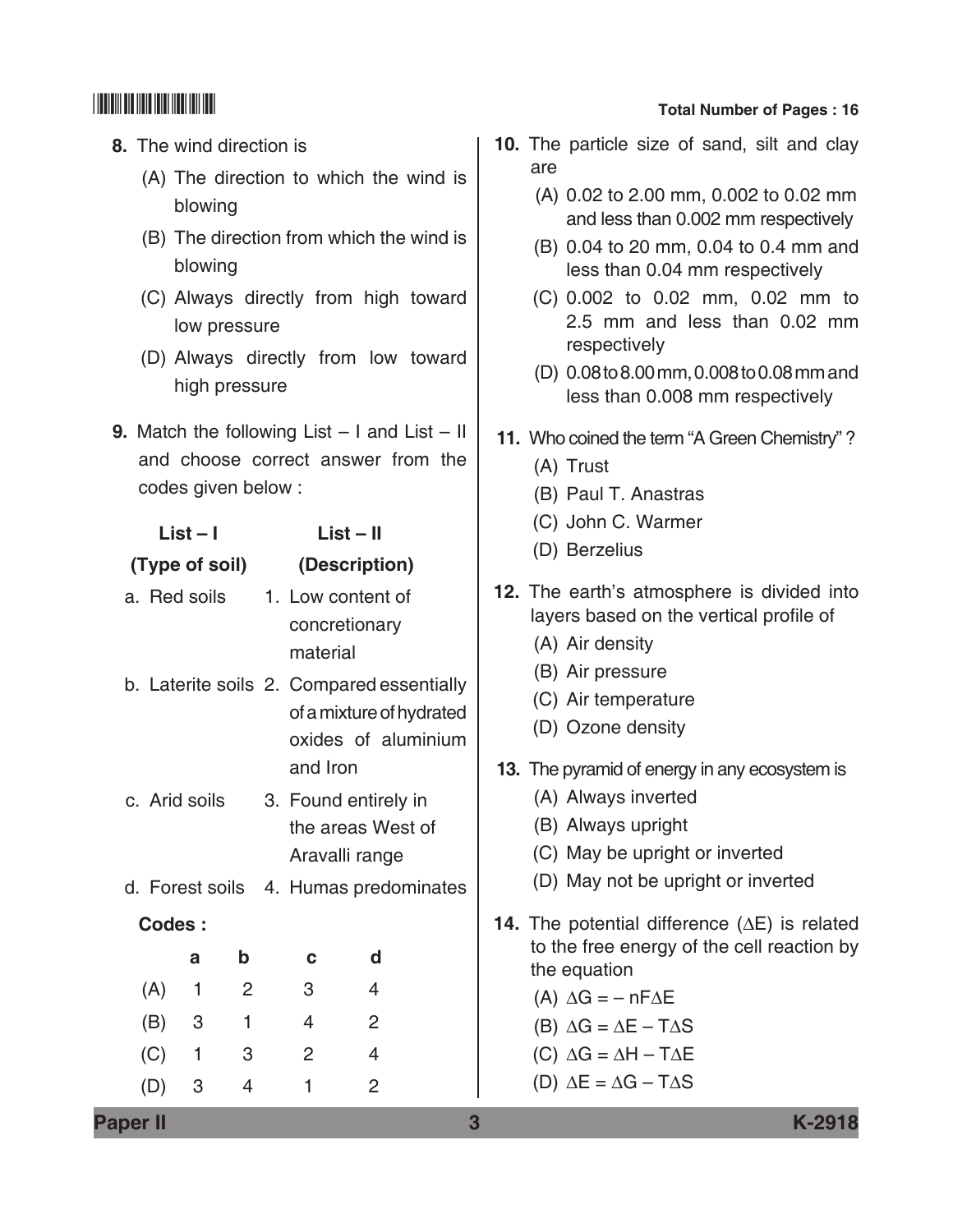**15.** Match the List – I and List – II and choose the correct answer from the codes given below :

| . .<br>۰. |
|-----------|
|-----------|

| $List - II$ |
|-------------|
|             |

 **(National park) (Key animal)**

- a. Corbett National Park i. Rhino
- b. Kaziranga National Park ii. Tiger
- c. Gir National Park iii. Lion
- d. Silent valley iv. Lion tailed National Park Macaque

### **Codes :**

|     | a   | b   | C   | d   |
|-----|-----|-----|-----|-----|
| (A) | iij | ii  | iv  | i.  |
| (B) | iv  | iij | Ť   | ii  |
| (C) | Î   | iv  | ii  | iij |
| (D) | Ħ   | î   | iij | iv  |

- **16.** An association in which a bird enters the mouth of crocodile and feed on parasitic leeches, the bird gets food and crocodile gets rid of blood sucking leeches. In this association both can live independently. The association is referred as
	- (A) Mutualism
	- (B) Parasitism
	- (C) Protoco-operation
	- (D) Amensalism
- **17.** The most common indicator organism that represent in polluted water is
	- (A) E. coli
	- (B) Entomoeba hystolitica
	- (C) Vibriocholerae
	- (D) Bacillus thuringiensis
- **18.** Deeper zone in aquatic ecosystem is
	- (A) Littoral (B) Limnetic
	- (C) Benthic (D) Profoundal

## \*K2918\* **Total Number of Pages : 16**

- **19.** Which one of the following is a detritus food chain ?
	- (A) Grass  $\rightarrow$  Rabbit  $\rightarrow$  Fox  $\rightarrow$  Wolf  $\rightarrow$ **Tiger**
	- (B) Herb  $\rightarrow$  Insects  $\rightarrow$  Frog  $\rightarrow$  Snake  $\rightarrow$  Peacock
	- (C) Phytoplankton  $\rightarrow$  Insects  $\rightarrow$  Small fish  $\rightarrow$  Large fish  $\rightarrow$  Crocodile
	- (D) Trees  $\rightarrow$  Insect Larvae  $\rightarrow$  Beetles  $\rightarrow$  Earthworms
- **20.** An equatorial west to east remote sensing satellite orbiting the earth at an altitude of 35,000 – 36,000 km is called
	- (A) Quick bird panchromatic and multispectral imagery
	- (B) Space shuttle
	- (C) High resolution Linear Imaging Self-Scanning System IV (LISS - IV)
	- (D) Geostationary satellite
- **21.** Consider the following statements excessive growth of water weeds in a water body is attributed to the
	- I. Increase in the benthic organisms including bacteria.
	- II. Imbalance in aquatic ecosystem.
	- III. Excessive inflow of nutrients.

Choose the correct answer.

- (A) I and II
- (B) I, II and III
- (C) II and III
- (D) I and III

**Paper II 4 K-2918**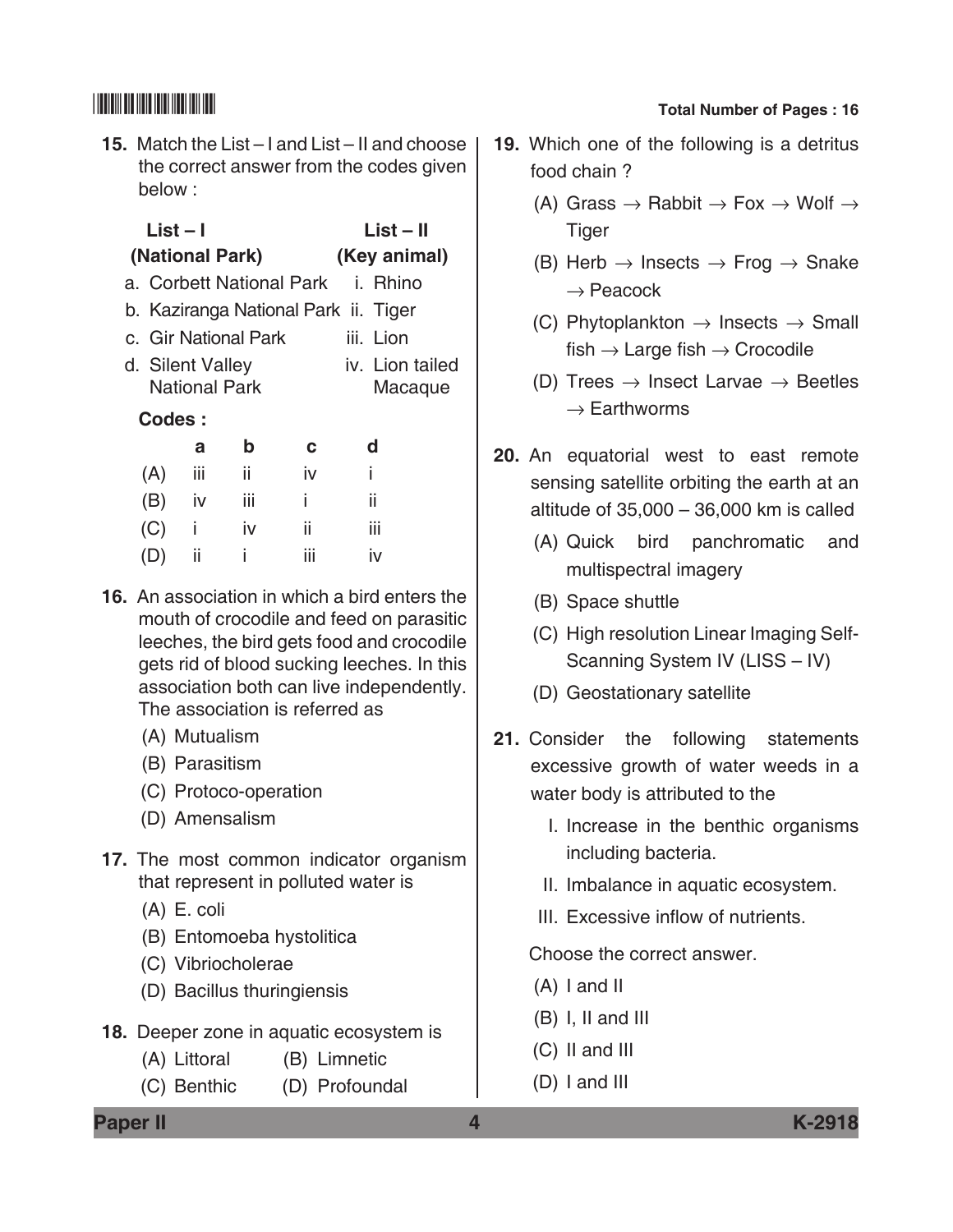- **22.** An earthquake epicentre is
	- (A) The point on the surface where damage is greatest
	- (B) The location where rupture begins
	- (C) The distance travelled by a seismic waves
	- (D) A measure of the amptitude of a p-wave in a seismograph
- **23.** Handling of hazardous substances are mentioned in
	- (A) Factories Act, 1948
	- (B) Water Act, 1974
	- (C) Environmental Protection Act, 1986
	- (D) Air act, 1981
- **24.** Countries can achieve Kyoto targets by
	- (A) Trading in IPR
	- (B) Trading in agriculture
	- (C) Trading in carbon
	- (D) Trading in E waste
- **25.** What is the Mid Range (MR) of a data having 130 observations with minimum and maximum values being 7 and 34 respectively ?
	- (A) 3.33
	- (B) 20.5
	- (C) 18.57
	- (D) 3.82
- **26.** Tbilisi conference on Environmental Education was held in the year
	- (A) 1967
	- (B) 1977
	- (C) 1987
	- (D) 1997

- **27.** Which one of the following is not a function/benefit of rainwater harvesting ?
	- (A) Increase the water availability
	- (B) Checks the declining water table
	- (C) Dilutes the salts present in ground water
	- (D) Increase the surface flooding
- **28.** With respect to carbon composition, which of the following is a correct?
	- (A) Gasoline 84%
	- (B) Kerosene 16%
	- (C) Peat 70%
	- (D) Diesel  $-15%$
- **29.** Which type of coal produces maximum energy with least pollution on burning ?
	- (A) Anthracite
	- (B) Bituminous
	- (C) Lignite
	- (D) Peat
- **30.** Solar energy is transformed in an ecosystem into work, heat and potential energy of food (depending on the situation) and other carbon skeletons, but none of it is destroyed. This condition obeys
	- (A) First law of newton
	- (B) Second law of newton
	- (C) First law of thermodynamics
	- (D) Second law of thermodynamics
- **31.** Microbial decomposition of biological material under anerobic condition is
	- (A) Fermentation
	- (B) Contamination
	- (C) Composting
	- (D) Pulverization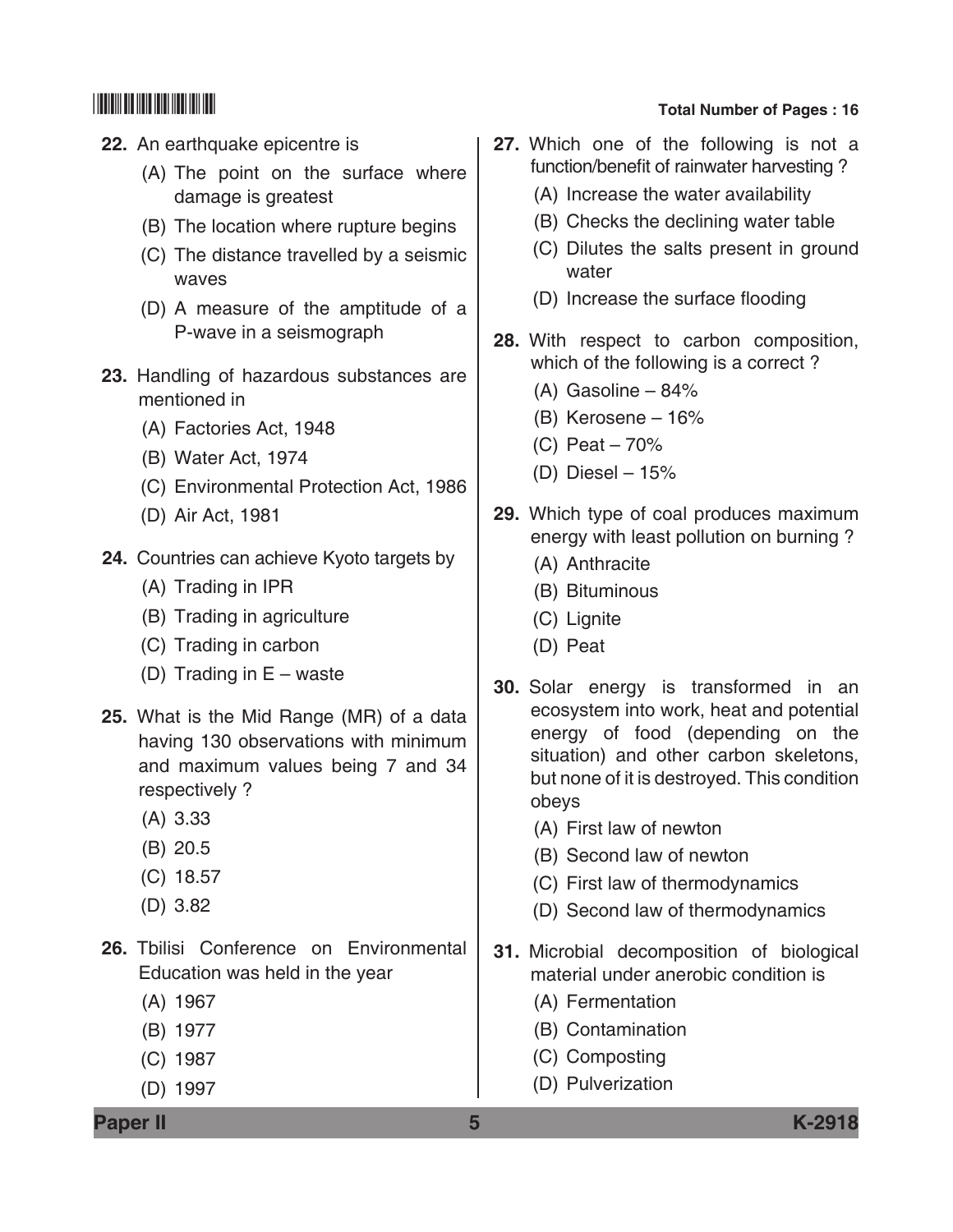- **32.** Which one of the following is not an approach of environmental dimension of sustainability ?
	- (A) Reduction of waste
	- (B) Elimination of toxic substances
	- (C) Creation of additional value to product
	- (D) Use of renewable raw materials
- **33.** Technology Assessment is a component of
	- (A) onsite audit
	- (B) pre audit
	- (C) post audit
	- (D) compliance status
- **34.** Agenda 21 adopted during U.N. Conference on Environment and Development (Earth Summit) is a blue print for
	- (A) Controlling environmental pollution
	- (B) Conserving wild life
	- (C) Achieving sustainable development
	- (D) Conserving forests
- **35.** Which one among the following is a major limit to the secondary production ?
	- (A) Temperature
	- (B) Rainfall
	- (C) Available primary production
	- (D) Sunlight
- **36.** Biogeochemical cycle of which one of the following does not involve gaseous phase
	- (A) Carbon
	- (B) Nitrogen
	- (C) Phosphorus
	- (D) Sulphur
- **37.** The maximum efficiency of a commercial solar photovoltaic cell attainable today is
	- $(A)$  3 10%
	- (B) 12 20%
	- (C)  $40 50\%$
	- (D)  $60 70\%$
- **38.** The atmosphere near the earth's surface is heated from below, which of the following does not significantly contribute to this heating ?
	- (A) Convection from a hot surface
	- (B) Conduction of heat upward from a hot surface
	- (C) Heat energy from the earth's interior
	- (D) Absorption of infrared energy that has been radiated from the surface
- **39.** Which is the major pollutant present in photochemical smog ?
	- $(A)$  SO<sub>2</sub>
	- $(B) NO<sub>2</sub>$
	- (C) PAN
	- (D) HC

**Paper II 6 K-2918**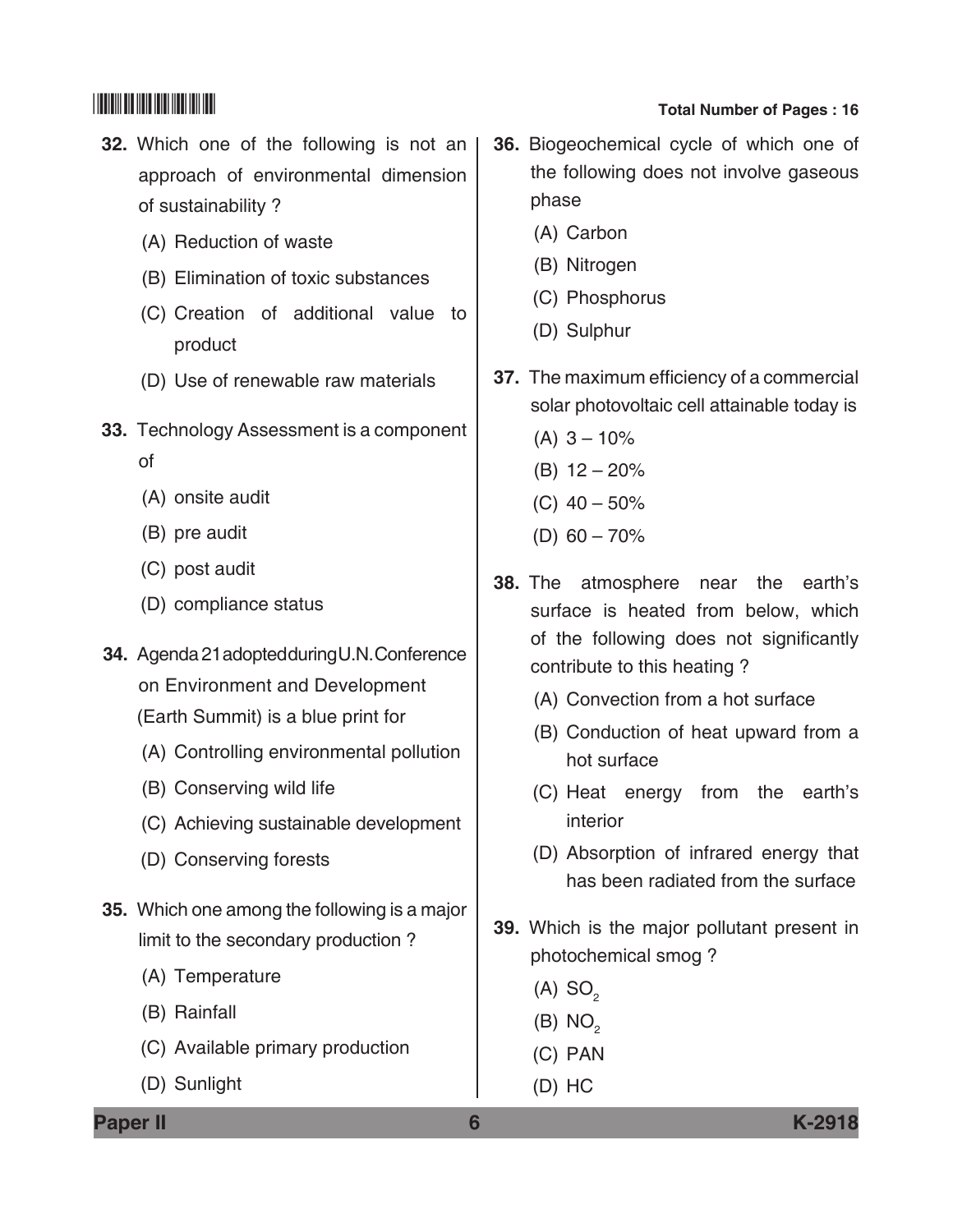**40.** Consider the following Unit operation and processes commonly used in water treatment : Rapid Mixing (RM), Flocculation (F), Primary Sedimention (PS), Secondary sedimention (SS), Chlorination (C) and Rapid Sand Filtration (RSF).

 The order of these units (First to last) in a conventional water treatment plant is

- (A)  $PS \rightarrow F \rightarrow SS \rightarrow RSF \rightarrow RM \rightarrow C$
- (B)  $PS \rightarrow RM \rightarrow F \rightarrow SS \rightarrow RSF \rightarrow C$
- (C)  $PS \to RSF \to F \to RM \to SS \to C$
- (D)  $PS \rightarrow F \rightarrow RM \rightarrow RSF \rightarrow SS \rightarrow C$
- **41. Assertion (A) :** At a manhole, the crown of the outgoing sewer should not be higher than the crown of the incoming sewer.

 **Reason (R) :** Transition from a larger diameter incoming sewer to a smaller diameter outgoing sewer at a manhole should not be made.

 The correct option evaluating the above statements is

- (A) Both (A) and (R) are true but (R) is not the correct reason for (A)
- (B) Both (A) and (R) are true and (R) is the correct reason for (A)
- (C) Both (A) and (R) are false
- (D) (A) is true but (R) is false

# \*K2918\* **Total Number of Pages : 16**

- **42.** A combined Sewer is one, which transports domestic wastewater and
	- (A) Industrial waste water
	- (B) Storm water
	- (C) Overhead flow
	- (D) Infiltration flow
- **43.** Sewage may be disposed of without treatment into a water body if the available dilution is
	- (A) Less than 150
	- (B) More than 150
	- (C) More than 350
	- (D) More than 500
- **44.** Consider the following treatment steps in a conventional wastewater treatment plant.
	- 1. Primary sedimentation
	- 2. Grit chamber
	- 3. Disinfection
	- 4. Secondary sedimentation
	- 5. Screening
	- 6. Bioreactor

The correct sequence of these steps is

(A) 1 4 3 6 2 5 (B) 1 4 6 3 5 2 (C) 5 2 1 6 4 3 (D) 5 2 4 6 1 3

**Paper II 7 K-2918**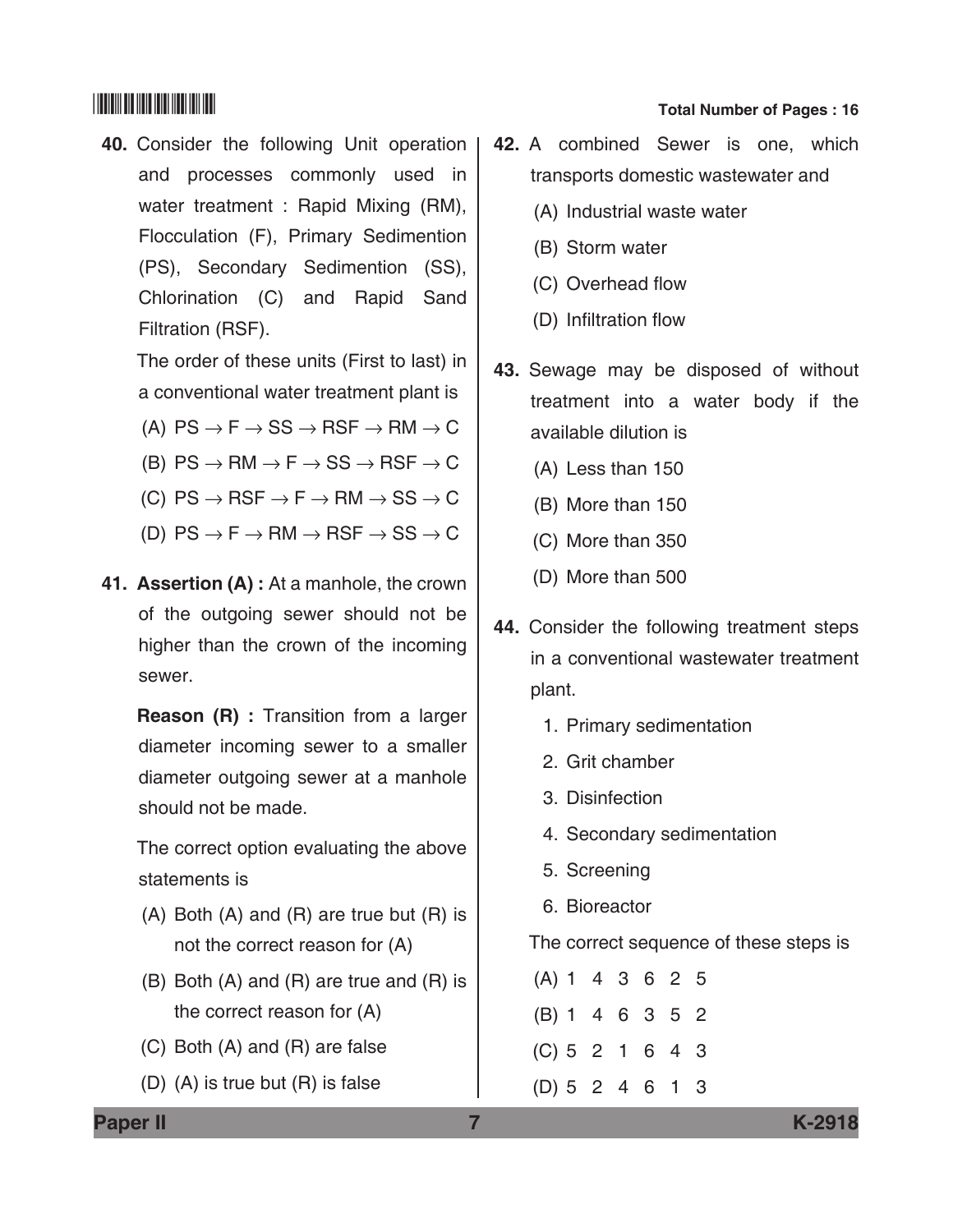- **45.** Two primary air pollutants are
	- (A) Ozone and peroxyacetyl nitrate
	- (B) Nitrogen oxide and peroxyacetyl nitrate
	- (C) Sulphur oxide and ozone
	- (D) Sulphur oxide and hydrocarbon
- **46.** What type of noise can be abated by providing lining on walls and ceiling with sound absorbing materials ?
	- (A) Source noise
	- (B) Structural noise
	- (C) Reflection noise
	- (D) Direct air-borne noise
- **47.** As per graph drawn between Dissolved oxygen (DO) along Y-axis and duration along X-axis the curve marked N is



- (A) Oxygen deficit curve
- (B) Oxygen sag curve
- (C) Deoxygenation curve
- (D) Reoxygenation curve
- **48.** Under Natural Conditions of flow an unpolluted river would contain
	- (A) More dissolved oxygen in summer than in winter
	- (B) Less dissolved oxygen in summer than in winter
	- (C) More or less the same amount of dissolved oxygen in winter and summer
	- (D) Least amount of dissolved oxygen during the floods
- **49.** Which state of Cr (Chromium) is most toxic ?
	- (A)  $Cr_{4}^+$
	- (B)  $Cr_{3^+}$
	- (C)  $Cr_{5^+}$
	- (D)  $Cr_{6^+}$
- **50.** In activated sludge process, the mixture of aerated water and microbial mars is called
	- (A) Sewage
	- (B) Sewerage
	- (C) Mixed liquor suspended solid
	- (D) Fermented scum

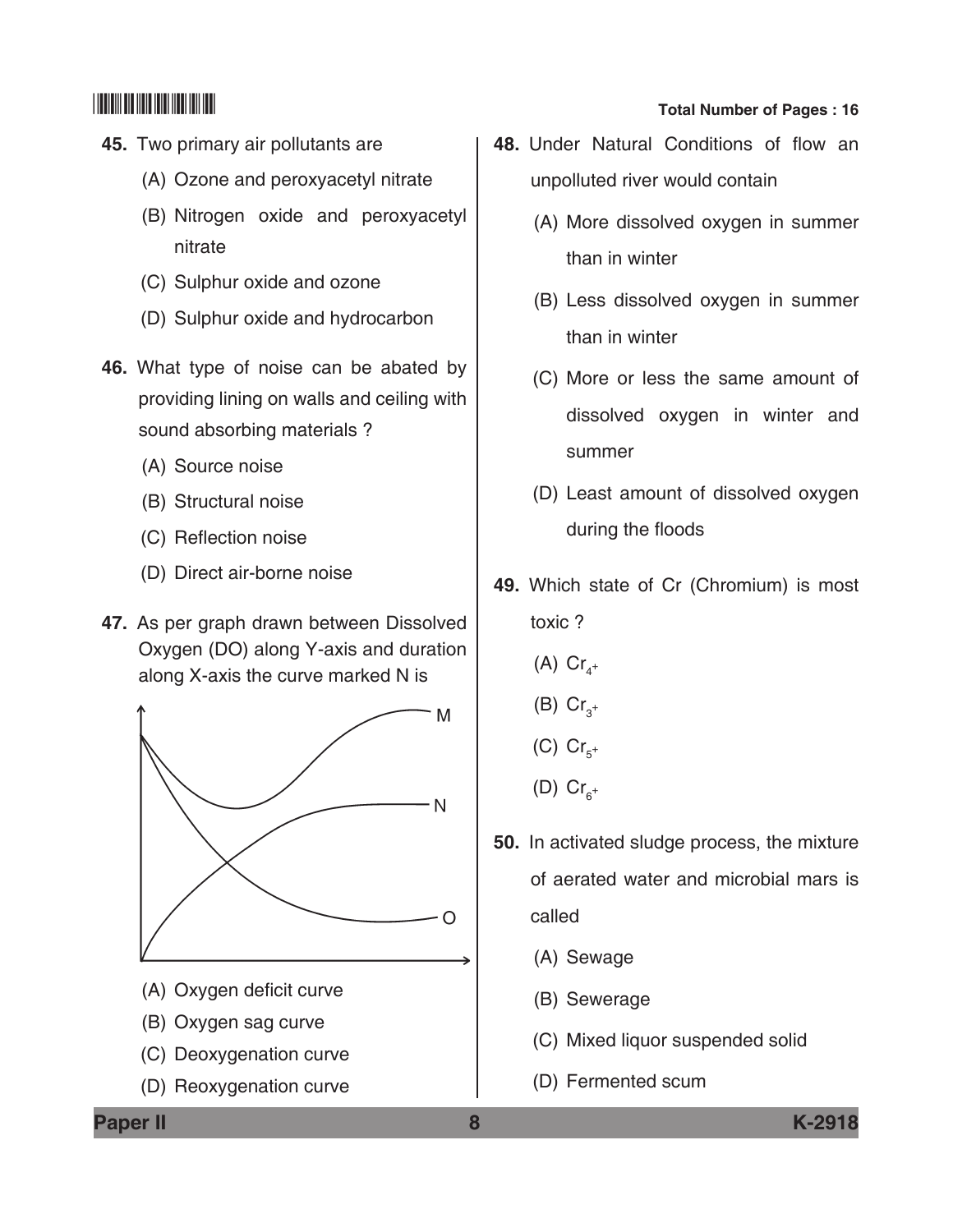**51.** Given below are two statements as Assertion (A) and the other labelled as Reason (R).

 **Assertion (A) :** Aerosols have potential for modifying the climate.

 **Reason (R) :** Aerosols interact with both short wave and infrared radiations.

Choose the correct answer.

- (A) Both (A) and (R) are true and (R) is the correct explanation
- (B) Both (A) and (R) are true and (R) is not correct explanation
- (C) (A) is true but (R) is false
- (D) (A) is false but (R) is true
- **52.** Which of the following statement is true regarding flame photometry ?
	- (A) it resolves mixture of volatile liquid derivatives
	- (B) a flame photometry is extremly complex
	- (C) a pre-selected filter is used in flame photometry
	- (D) flame photometry is not good for elements that are easily excited
- **53.** Automobile exhaust is the major source of carbon monoxide, which is also produced by
	- (A) photochemical smog
	- (B) depletion of ozone
	- (C) reaction of acids
	- (D) wild fires and fossil fuels burning
- **54.** The quantity of energy released by following nuclear fusion is

 $_1$ H $^2$  +  $_1$ H $^3$   $\rightarrow$   $_2$ He $^4$  +  $_0$ n $^1$  + energy

Choose the correct answer.

- (A) 18.6 Mev
- (B) 17.6 Mev
- (C) 11.8 Mev
- (D) 9.89 Mev
- **55.** Blue baby syndrome is caused by
	- (A) nitrite pollution
	- (B) sulphate pollution
	- (C) chloride pollution
	- (D) nitrate pollution

**Paper II 9 K-2918**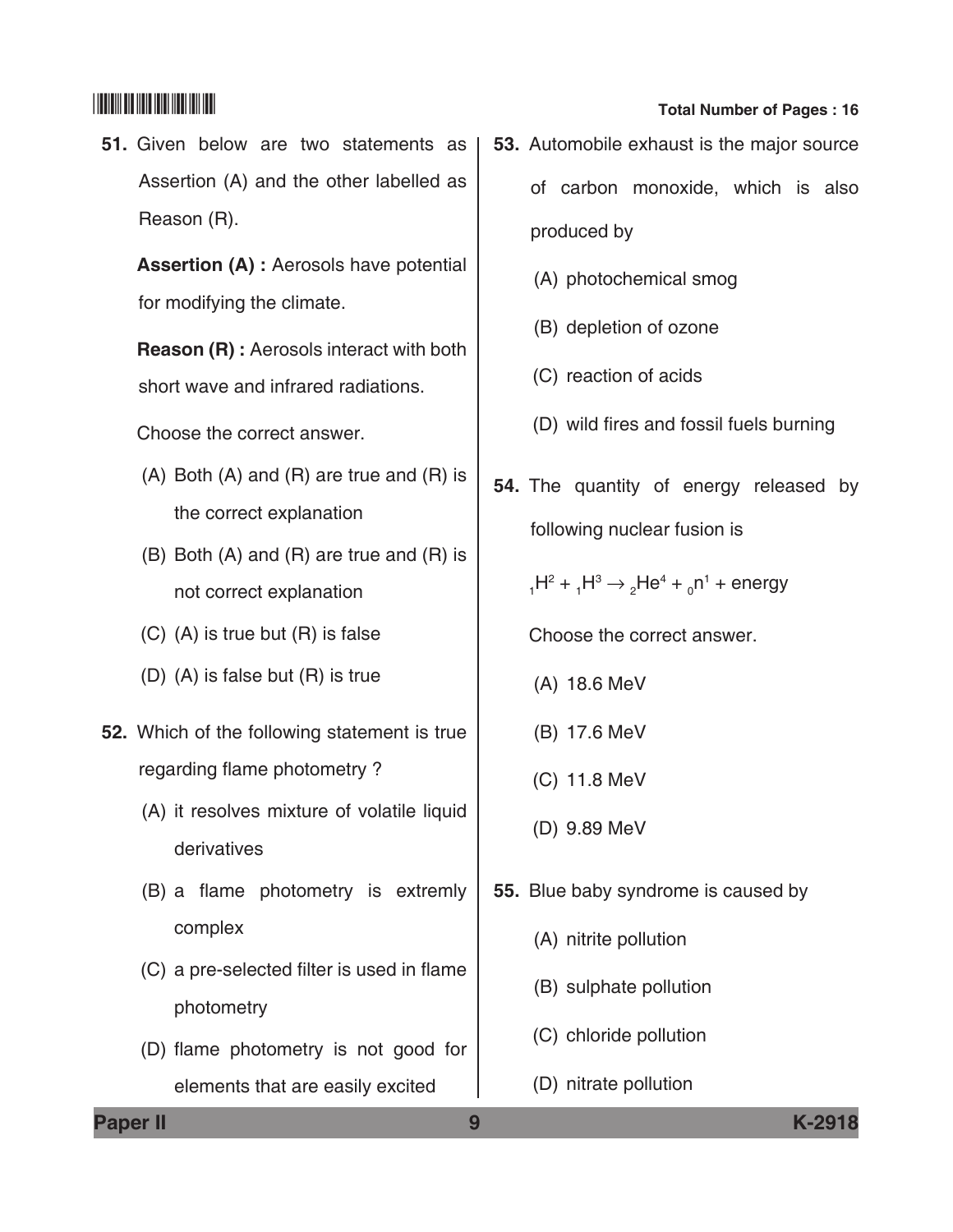- **56.** In EIA, the baseline data describes
	- (A) Inventory of plant biodiversity
	- (B) Socio-economic status of local people
	- (C) Existing environmental status of the identified study area
	- (D) Risk assessment and risk prediction
- **57.** Which one of the following project does not require public consultation of EIA ?
	- (A) Construction of Dam
	- (B) A' category project
	- (C) Area development project and township
	- (D) New industrial projects
- **58.** National Environmental Tribunal Bill was enacted in the year
	- (A) 1985
	- (B) 1990
	- (C) 1992
	- (D) 1995
- **59.** In which Section of Wildlife Protection Act, 1972 the hunting and intent to hunt the animals is described ?
	- (A) Section 9
	- (B) Section 40
	- (C) Section 42
	- (D) Section 51
- **60.** Relief to the victims of an accident involving hazardous substances shall be provided under
	- (A) The factories Act, 1972
	- (B) Mines and Minerals (Amended) Act, 1986
	- (C) The insecticide Act, 1968
	- (D) The Public Liability Insurance Act, 1991
- **61.** Dependent variables are known as
	- (A) Rarely independent
	- (B) Explanatory variables
	- (C) Climate sensitive variables
	- (D) Response variable, is affected by independent variables
- **62.** The Harmonic Mean (HM) of a set of values 2, 3, 5 and 6 which occur with a frequencies of 10, 16, 24 and 10 respectively is
	- (A) 3.57
	- (B) 2.34
	- (C) 5.71
	- (D) 3.00

**Paper II 10 K-2918**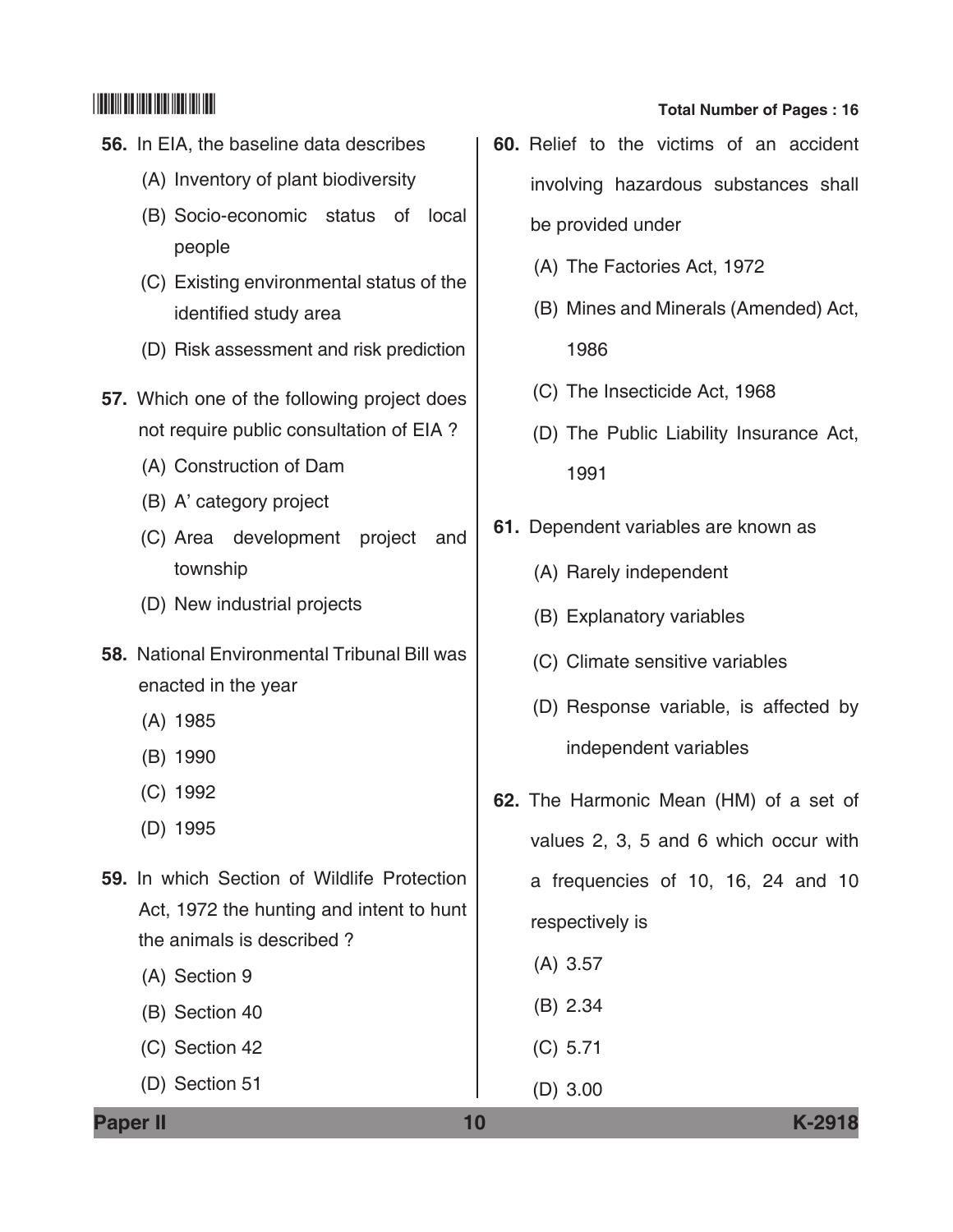**63.** Match the List – I with List – II and choose the correct answer from the codes given below :

|     |          | (Test)              |             |     |     | (Purpose)                                                      |  |            |
|-----|----------|---------------------|-------------|-----|-----|----------------------------------------------------------------|--|------------|
|     |          | $List - I$          |             |     |     | $List - II$                                                    |  |            |
|     |          |                     |             | set |     | a. Chi-square i. Comparing statistical<br>models fit to a data |  |            |
|     |          | b. F-test           |             |     |     | ii. Examination of                                             |  | $\epsilon$ |
|     |          |                     |             |     |     | population means                                               |  |            |
|     |          | c. Student 't'      |             |     |     | iii. Compare three or                                          |  |            |
|     | test     |                     |             |     |     | more variables                                                 |  |            |
|     |          | d. ANOVA            |             |     |     | iv. Testing independence                                       |  |            |
|     |          |                     |             |     |     | and goodness of the                                            |  |            |
|     |          |                     |             | fit |     |                                                                |  |            |
|     |          | <b>Codes:</b>       |             |     |     |                                                                |  | 6          |
|     |          | a                   | $\mathbf b$ |     | C   | d                                                              |  |            |
|     |          | $(A)$ iv i          |             |     | ii. | iij                                                            |  |            |
|     |          | $(B)$ iii           | iv          |     | i.  | ii                                                             |  |            |
|     | $(C)$ ii |                     | Ϊİ          |     | iv  | i.                                                             |  |            |
| (D) |          | -i                  | ii.         |     | iii | iv                                                             |  |            |
|     |          |                     |             |     |     | 64. Which one of the following is not a                        |  | 6          |
|     |          |                     |             |     |     | relevant method for factor analysis?                           |  |            |
|     |          | (A) Centroid method |             |     |     |                                                                |  |            |
|     |          |                     |             |     |     | (B) Principal component method                                 |  |            |
|     |          |                     |             |     |     | (C) Maximum likelihood method                                  |  |            |

(D) Correlation method

# \*K2918\* **Total Number of Pages : 16**

- **65.** In which of the following device electric energy is directly used to assist in the removal of particulate matter ?
	- (A) Fabric filter
	- (B) Electrostatic precipitator
	- (C) Gravity settling chamber
	- (D) Cyclone separator
- **66.** Multilateral convention to promote shared responsibilities for transboundary movement of hazardous substances is
	- (A) Stockholm convention
	- (B) Basel convention
	- (C) Kyoto protocol
	- (D) Copenhagen summit
- **67.** World wide "Earthwatch programme" was established in the year of
	- (A) 1977
	- (B) 1971
	- (C) 1972
	- (D) 1945

**68.** NRCD (National River conservation Directorate) scheme was started for

- (A) Cleanse the River Ganga
- (B) Cleanse the River Yamuna
- (C) Cleanse the River Brahmaputra
- (D) Cleanse the River Krishna

**Paper II 11 K-2918**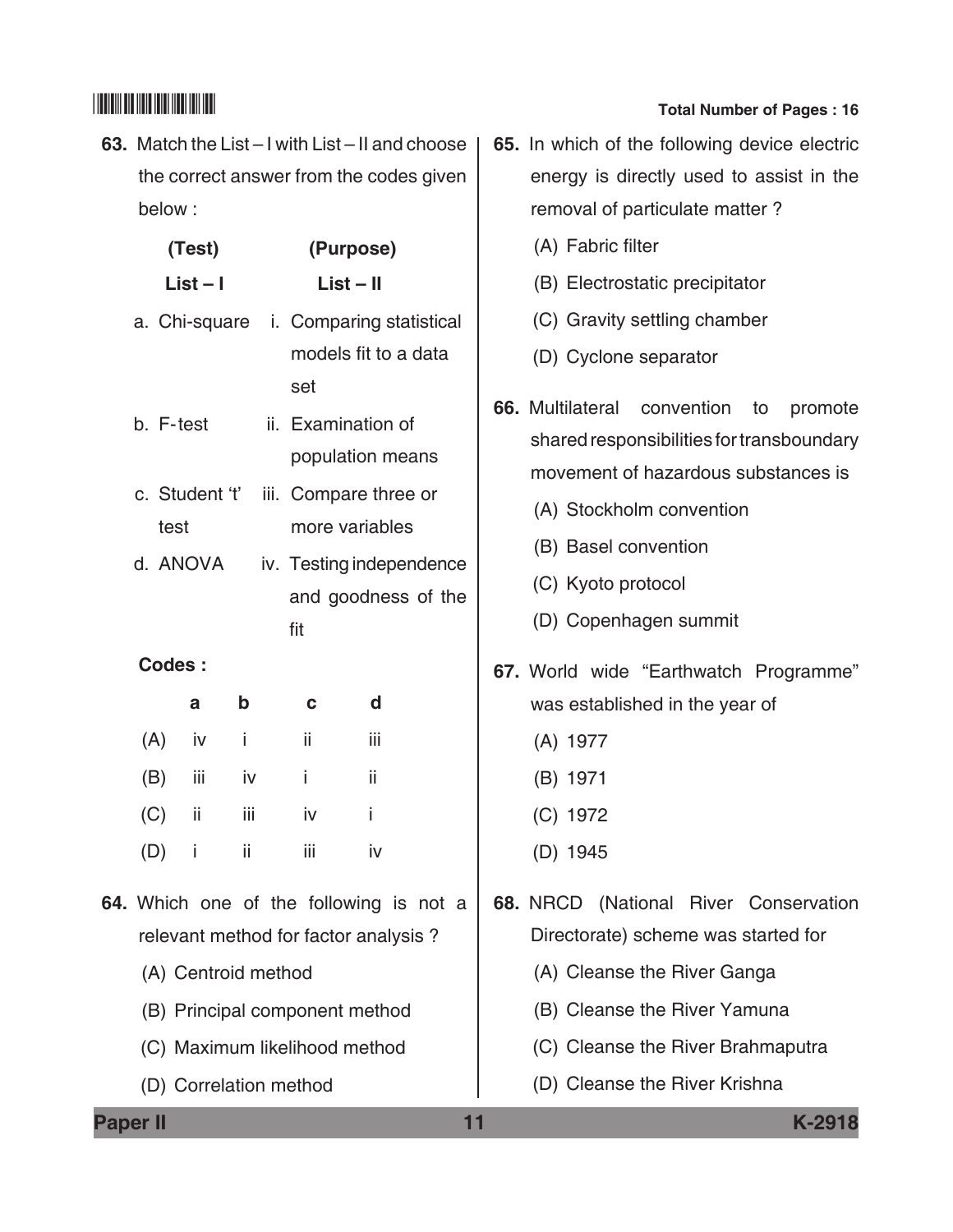**69.** Which one of the following State has highest wasteland in India ?

- (A) Madhya Pradesh
- (B) Karnataka
- (C) Rajasthan
- (D) Gujarath
- **70.** Pesticide disaster that occurred in parts of Karnataka and Kerala causing anamolies in human population is due to
	- (A) Malathion
	- (B) Methylparathion
	- (C) Endosulfan
	- (D) Glyphosate
- **71.** The mouth of the river means
	- (A) The interaction between fresh water and sea water
	- (B) The interaction between two rivers
	- (C) The tributary and main river
	- (D) The interaction between fresh water and polluted stream water
- **72.** The Lotka volterra equations are used to explain
	- (A) Parasite host relationship
	- (B) Territoriality of a predator
	- (C) Hyper volume Niche
	- (D) Growth of Bacteria

(C) Colour (D) Pollutants **74.** The term ecosystem was introduced first in literature by (A) E.P. odum (B) Whittaker (C) Tansley (D) Kormondy

**73.** Secchi disc is used to measure (A) Transparency of water

(B) Plankton density

- **75.** The driving mechanism of plate movement is thought to be
	- (A) Composition
	- (B) Magnetism
	- (C) Thermal convection cells
	- (D) Rotation of Earth
- **76.** If the coefficient of correlation is r, then the coefficient of determination is
	- (A)  $\sqrt{r}$  (B)  $\frac{1}{r^2}$ (C) r  $(D) r^2$
- **77.** The Biological Diversity Act, 2002 provides mechanism for
	- (A) equal sharing of benefit arising out of use of traditional biological resources and knowledge
	- (B) equitable sharing of benefit arising out of use of traditional biological resources and knowledge
	- (C) economic benefit to tribal people arising out of use of traditional biological resources and knowledge
	- (D) cultivation of medicinal plants in the matrix of the forest ecosystem for economic upliftment of forest dependent communities

**Paper II 12 K-2918**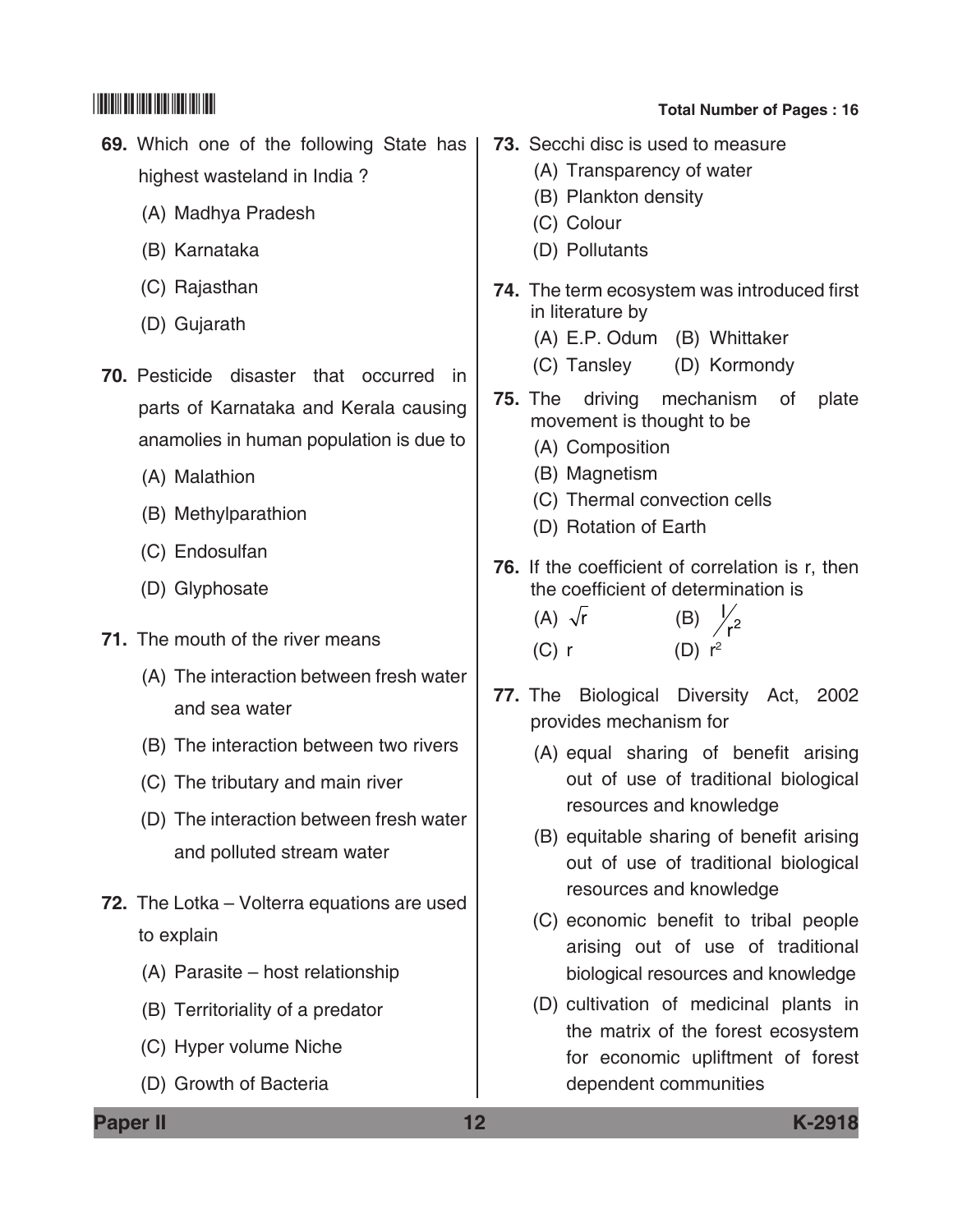- **78.** Spacing of contour lines depends on
	- (A) steepness (B) altitudes
	- (C) area (D) relief
- **79.** A computerized system that allows users to enter different types of information about an area is known as
	- (A) GPS (B) GIS
	- (C) Navigator (D) Map
- **80.** Environmental Impact Assessment (EIA) is mandatory under
	- (A) Wildlife protection Act, 1972
	- (B) Environmental Protection Act, 1986
	- (C) Indian forest Act, 1980
	- (D) Air (Prevention and control of pollution) Act, 1981
- **81.** When waste water enters a flowing river, the rapid depletion of dissolved oxygen is due to
	- (A) Change in temperature is river water
	- (B) The suspended particles in river and waste
	- (C) Respiratory activity of aquatic plants in the river
	- (D) Microbial Activity

- **82.** Love canal incident is related to
	- (A) Radioactive waste disposal site
	- (B) Hazardous waste dumping site
	- (C) Biological waste dumping site
	- (D) Municipal waste dumping site
- **83.** The United Nations Decade of Education for sustainable development
	- (A) 2005 2014
	- (B) 2000 2010
	- (C) 2005 2015
	- (D) 1990 2000
- **84.** The hydrocarbons present in the plants can be converted into petroleum hydrocarbons are
	- (A) Petroplants
	- (B) Biomass
	- (C) Biofuel
	- (D) Hydroplants
- **85.** Tidal power generation depends on
	- (A) Rise of sea level
	- (B) Fall of sea level
	- (C) Rise and fall of sea level
	- (D) Only low tide

**Paper II 13 K-2918**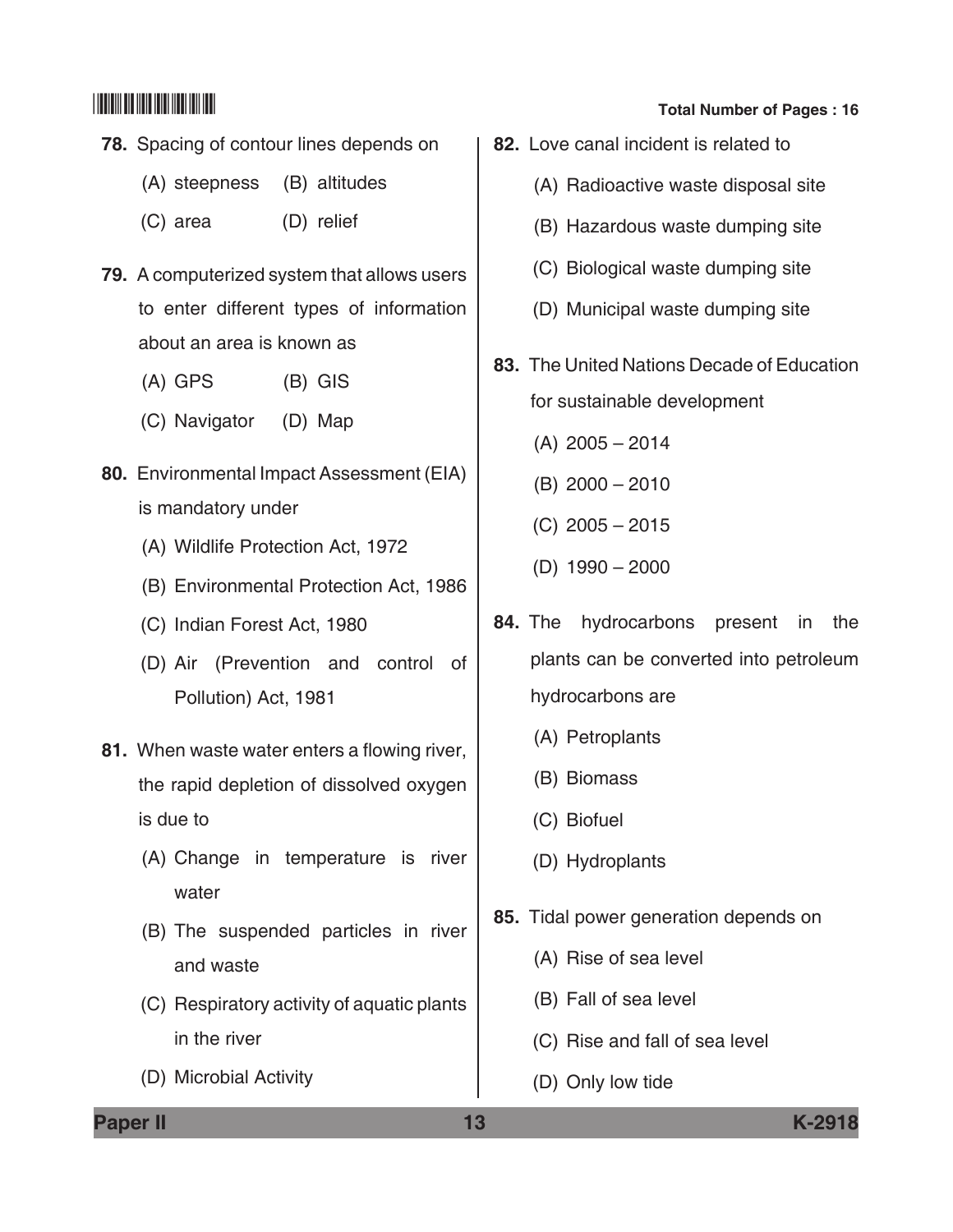- **86.** The rate at which radiant energy is stored by photosynthetic and chemosynthetic activity of producers is
	- (A) Secondary productivity
	- (B) Net productivity
	- (C) Primary productivity
	- (D) Net primary productivity
- **87.** On an aerial photograph, the distance between the principal point and the conjugate principal point is called
	- (A) Photo point
	- (B) Photo base
	- (C) Focal length
	- (D) Relief
- **88.** Turbidity in water is caused mainly due to
	- 1. only clay
	- 2. clay and algae only
	- 3. only microorganisms
	- 4. clay, algae and microorganisms

Choose the correct answer.

- $(A)$  only 1 (B) only 1 and 2
- $(C)$  only 3  $(D)$  only 4
- **89.** Mid oceanic ridges are examples of what type of boundary ?
	- (A) Divergent (B) Subduction
	- (C) Convergent (D) Transform

- **90.** A cyclone is a system of wind in which the blows spirally
	- (A) Towards centre of pressure
	- (B) Towards the central region of high pressure
	- (C) Towards a region of low pressure
	- (D) Outwards from a central region of high pressure
- **91.** A boundary across which seismic wave velocity changes markedly is known as a (an)
	- (A) discontinuity
	- (B) seismic gap
	- (C) after shock
	- (D) s-wave shadow zone
- **92.** Laterite soil in our country contains more of
	- (A) Calcium and lead
	- (B) Calcium and potassium
	- (C) Boron and Magnesium
	- (D) Iron and Aluminium
- **93.** Wild Life Week Programme organised every year on
	- (A) First week of October
	- (B) Second week of June
	- (C) March first week
	- (D) First week of November

**Paper II 14 K-2918**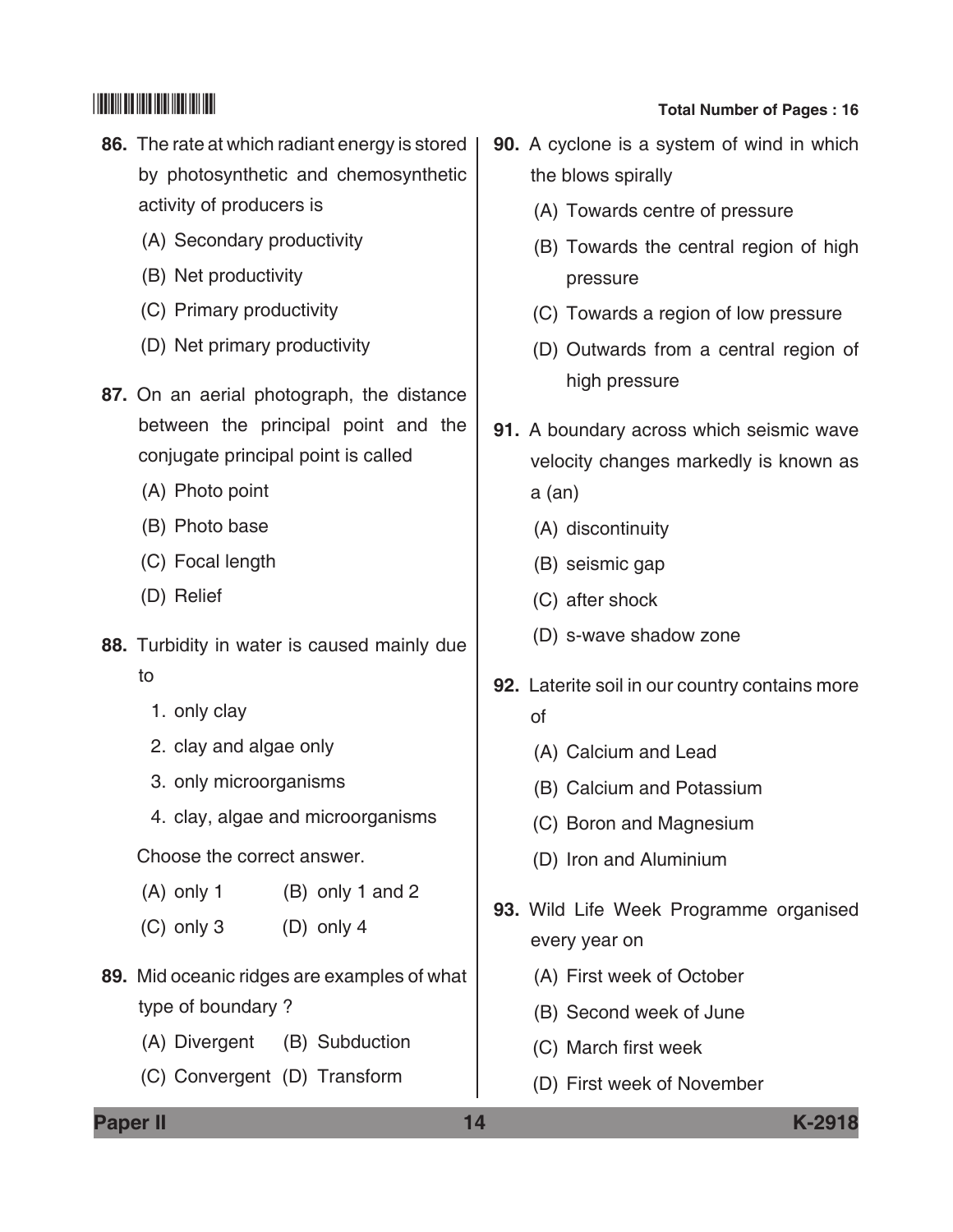- **94.** A Green Economy is one that results in
	- (A) improved human well-being and social equity, while significantly reducing environmental risks and ecological scarcity
	- (B) improved local livelihood through scientific cultivation of horticultural crops
	- (C) improved human well being through cultivation of cash crops in irrigated agricultural lands
	- (D) improved human well being through promotion of farm forestry in the Western Ghats and the Himalayas of India
- **95.** B.R. Hills range is a biological corridor that connects
	- (A) The Western Ghats to the Eastern **Ghats**
	- (B) The Eastern Ghats to the Nilgiri hills
	- (C) The M.M. Hills to the Nagarahole National Park
	- (D) The Nagarahole National Park to the Bandipur National Park
- **96.** Island Arcs are characterized by the
	- I. Deep focus earthquakes
	- II. Strong positive gravity anomalies
	- III. Fissure type of volcanic activity
	- IV. Crust of Transitional type

Identify the correct code.

- (A) I, II, III, IV (B) I, III, IV
- $(C)$  I, II, IV  $(D)$  II, III, IV

Read the passage below and answer the questions that follow based on your understanding of the passage.

A stream and its tributaries carry runoff from its drainage basin. Drainage basins are separated from one another by divides. Streams erode by hydraulic action, abrasion and dissolution of soluble rocks. The coarser part of a stream's sediment load is transported as bed load and the finer part as suspended load. Streams also transport a dissolved load of ions in solution. Braided streams are characterized by a complex of dividing and rejoining channels. Braiding occurs when sediment transported by a stream is deposited within channels as sand and gravel bars. Flat areas paralleling stream channels are flood plains. They may be composed mostly of point bar deposits.

- **97.** Flow around a meander results in erosion on one bank of the channel and deposition on the other bank is
	- (A) Oxbow lake (B) Alluvial fan
	- (C) Point bar (D) Drainage basin
- **98.** Which is the way a stream erodes by hydraulic action ?
	- (A) The direct impact of water
	- (B) Changes in base level
	- (C) Diminished capacity
	- (D) Solution activity
- **99.** The feature separating one drainage basin from another is a (an)
	- (A) Flood plain (B) Divide
	- (C) Delta (D) Point bar
- **100.** The bed load of a stream consists of all material transported by what ?
	- (A) Suspension and solution
	- (B) Dissolution of limestone
	- (C) Saltation and rolling and sliding
	- (D) Capacity and competence